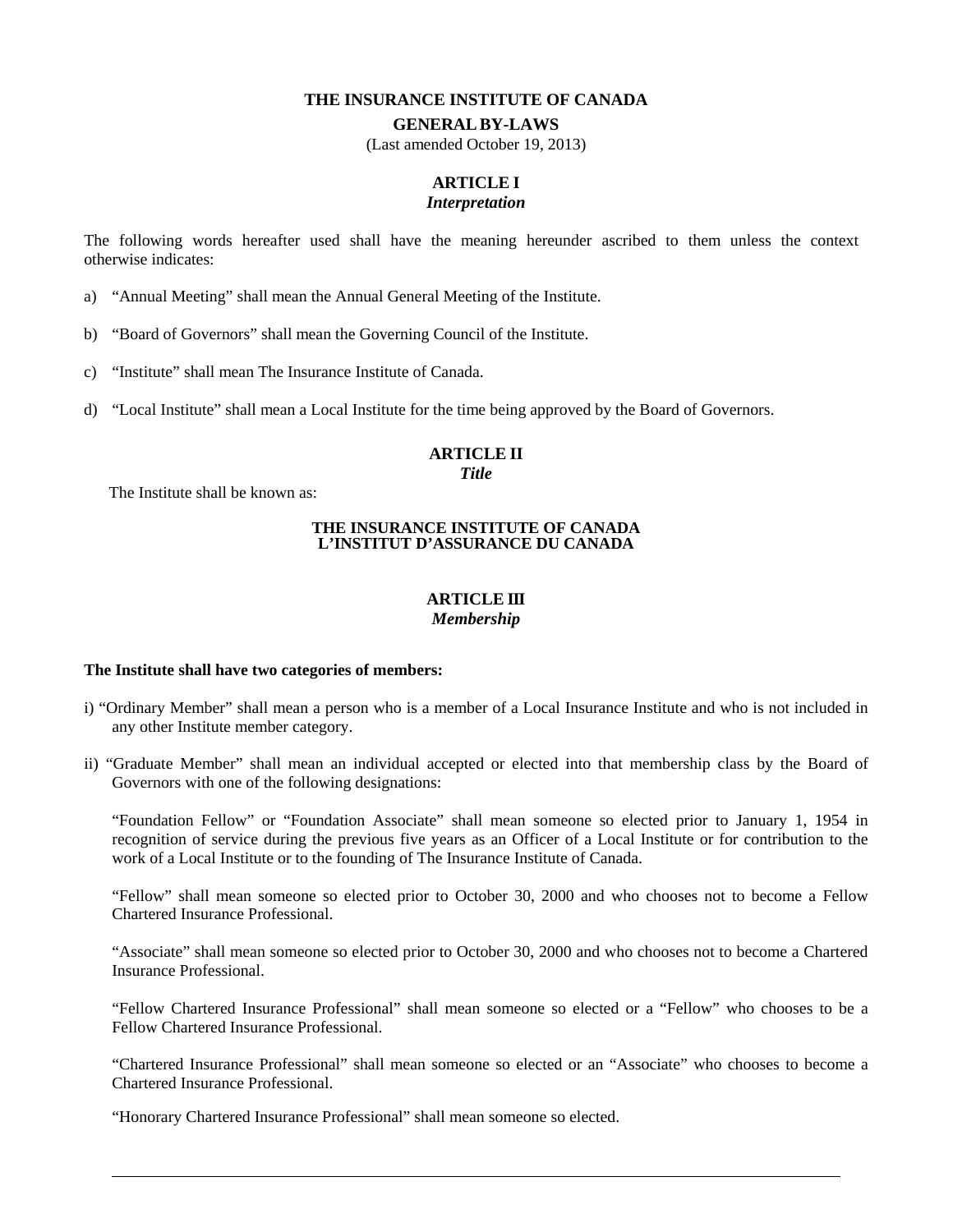## **ARTICLE IV**

# *Rights, Duties and Responsibilities of Members*

- 1. Every member shall have the right to attend meetings, to vote thereat, and be eligible for election to the Board of Governors and to hold any office of the Institute.
- 2. It shall be the duty and responsibility of every Ordinary and Graduate Member to maintain membership in a Local Institute, pay the membership dues of that Local Institute and to pay all dues as may be required by the Board of Governors from time to time. Failure to maintain such membership or to pay such dues shall terminate membership.

Fellow Chartered Insurance Professionals and Chartered Insurance Professionals may not so describe themselves as such or by use of the letters FCIP or CIP, nor may Fellows and Associates describe themselves as such or by use of the letters F.I.I.C. or A.I.I.C. unless they maintain membership in a Local Institute, pay all membership dues of that Local Institute and pay all dues as may be required by the Board of Governors.

- 3. Any Member may cease to be a Member of the Institute upon tendering his resignation in writing and paying all dues and fees due at the time of resignation.
- 4. Fellow Chartered Insurance Professionals, Chartered Insurance Professionals, Honorary Chartered Insurance Professionals, Fellows and Associates (hereinafter referred to as Institute graduates) shall be bound by the terms and conditions of the following Code of Ethics and attendant Disciplinary Procedures. Additionally, any other Member shall not be eligible for election as a Fellow Chartered Insurance Professional or Chartered Insurance Professional should they be found to be in breach of the following Code of Ethics.

# *Code of Ethics:*

Institute graduates shall, in exercising their professional responsibilities, and in all professional matters, subordinate personal interests to those of the public, the client or employer or the Institute and profession as the case may be.

Institute graduates shall not violate any law or regulation duly enacted by any governmental body whose authority has been established by law, and no Institute graduates shall knowingly lend themselves, their names or their services to any unlawful act of their employer or client.

Institute graduates shall not wilfully misrepresent or conceal material fact in insurance and risk management business dealings in violation of any duty or obligation.

Institute graduates shall not sign or associate themselves with any letter, report, statement or representation, which they know is false or misleading, or which is prepared in a manner which might tend to be misleading or to misrepresent the actual situation.

Institute graduates shall treat as confidential any information, documents, or papers relating to the business affairs of their employer or client and shall not disclose or produce such information, documents or papers, without the consent of the employer or client concerned, except as required to do so by law.

Institute graduates shall use due diligence to ascertain the needs of their client or principal and shall not undertake any assignment if it is apparent that it cannot be performed by them in a proper and professional manner.

Institute graduates shall not fail to use their full knowledge and ability to perform their duties to their client or principal.

In all dealings graduates shall conduct themselves with dignity and shall avoid conduct which would discredit the profession of insurance or the Institute.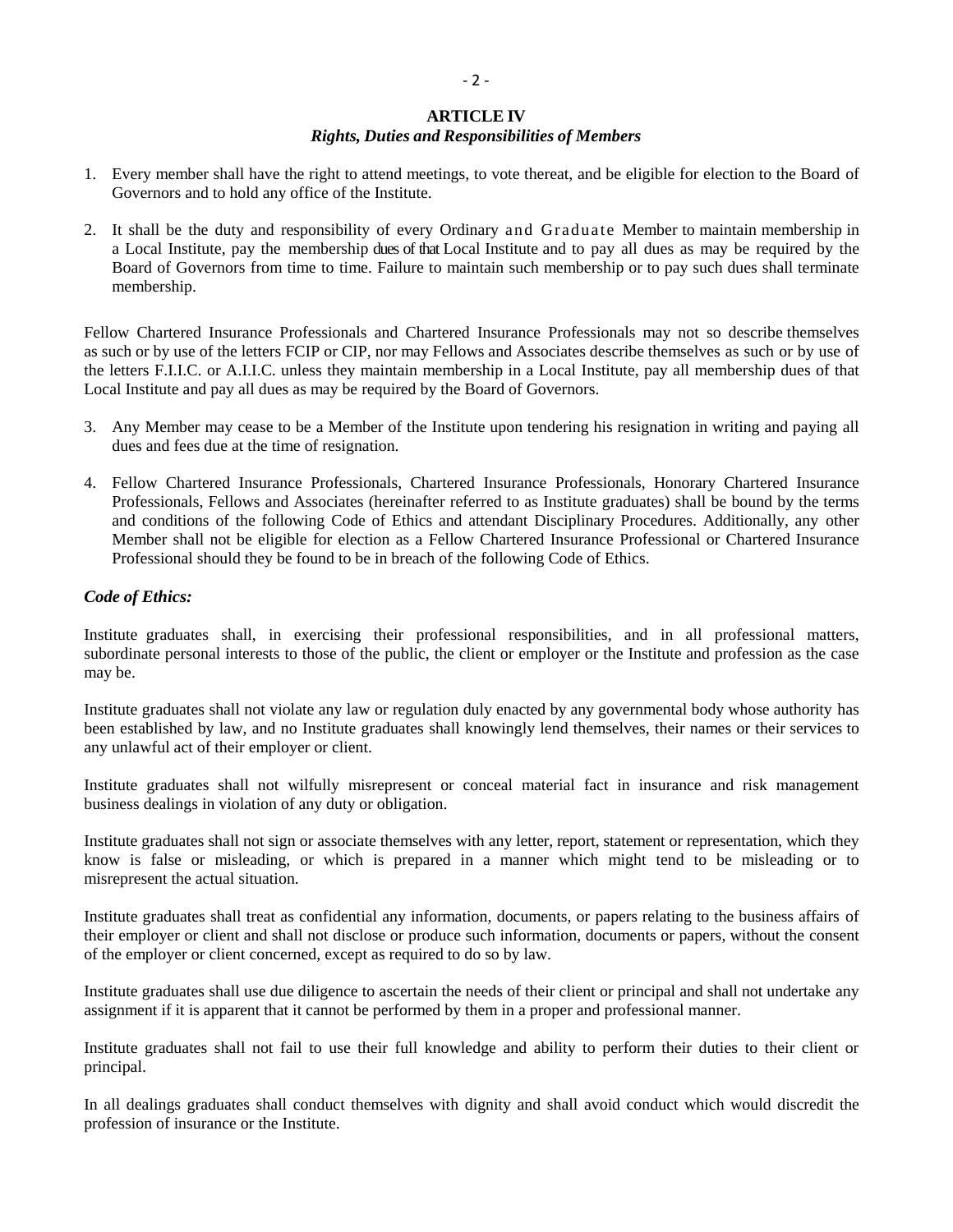## *Disciplinary Procedures:*

- 1. Upon written, signed request, (hereinafter referred to as the "Request") the Regional Vice Chair of the Institute shall cause an enquiry to be made for the purpose of determining whether there is reasonable basis to believe a violation of this section (Code of Ethics) has taken place.
- 2. The enquiry shall be made by a Committee appointed by the Regional Vice Chair. Such Committee (hereinafter referred to as the "Committee") shall comprise the President and two other members of the Local Institute's Governing Council. A finding concurred in by the majority of the Committee shall be the finding of the Committee.
- 3. The Committee shall review the written request. If the Committee finds that the written request does not state all allegations which, if sustained, would constitute a violation of the section, it shall so notify the Regional Vice Chair who shall notify the originator of the request. If the Committee finds that the written request does state allegations which, if sustained, would constitute a violation of this section, it shall make enquiries of the Member whose conduct is the subject of the request, and may make enquiries of other persons who may have knowledge of pertinent facts and circumstances.
- 4. On the basis of these enquiries, the Committee shall find whether there is or is not sufficient evidence to support the allegations in the request, and shall so notify the Regional Vice Chair who shall notify the Member whose conduct is the subject of the request, and the originator of the request.
- 5. The Committee may request guidance and advice from the Board of Governors, and such opinions or advice shall be reduced to writing and appended to the findings of the Committee.
- 6. Within 30 days after receipt of a Committee finding that a violation may have occurred, the Regional Vice Chair will appoint a conference panel (hereinafter the "Panel") which shall determine whether the conduct described in the request constitutes unethical conduct. The Panel shall comprise three (3) Members of the Institute's Board of Governors, none of whom shall have served on the Committee. The Regional Vice Chair may also appoint to the Panel up to two (2) non-members of the Institute, additionally to the three (3) Members of the Institute.
- 7. Within ten (10) working days after appointment, the Panel shall send notice of the purported violation by Double Registered Mail to the last known address of the Member whose conduct is the subject of the request.
- 8. The notice shall specify the conduct which is the subject of the request and the specified unethical practice involved, and/or that the conduct appears to constitute unspecified unethical conduct, and shall set the time and place for a conference which time shall be not less than 30 nor more than 90 days from the date of the notice and which place shall be not more than 100 miles from the residence of the Member whose conduct is the subject of the request.
- 9. At the time and place fixed for the conference, the Member whose conduct is the subject of the request shall have an opportunity to be heard, to present witnesses, to question witnesses, and to present written evidence.
- 10. Within ten (10) working days after the conclusion of the conference, the Panel shall issue its finding. The finding of the Panel shall be based exclusively on matters presented at the conference. A finding that the conduct is unethical must be a unanimous finding of the Panel and shall be in writing. In the event that the subject of the complaint is exonerated the Panel may recommend awarding costs as it deems appropriate.
- 11. The Panel finding shall be immediately communicated to the Regional Vice Chair of the Institute, to the member whose conduct is the subject of the request, and to the originator of the request. In the case of a finding of unethical conduct, the Panel shall submit its recommendation for action by the Board of Governors through the Regional Vice Chair.
- 12. The Chair of the Board of Governors shall immediately review the finding of the Panel and, in the case of a finding of unethical conduct, the Board of Governors shall consider the gravity of the offense and shall cause to be expelled,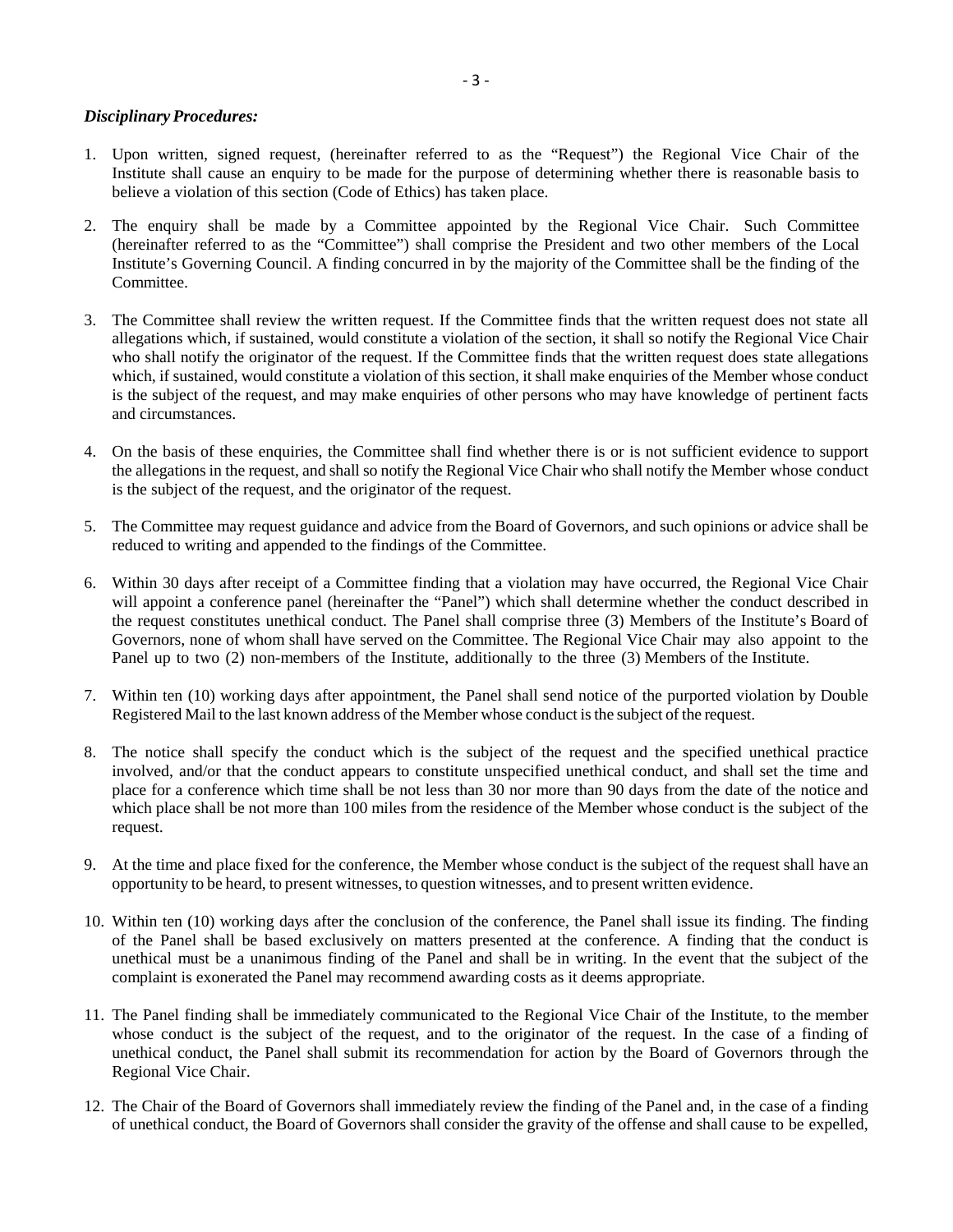suspended, censured or reprimanded the Member and shall direct the Member to cease and desist from the unethical conduct. The action of the Board of Governors and/or Local Governing Council shall immediately be communicated to the Member by Double Registered Mail at his/her residence. The Board of Governors shall also receive, review and act upon the Panel's recommendations regarding costs.

- 13. Expulsion, suspension or censure of a Member by the Governing Council of the Local Institute shall be reported in "Perspectives." Reprimand of a Member shall not be reported, but shall be communicated only to the Member whose conduct has been found to be unethical.
- 14. The Board of Governors shall prepare a synopsis of each case, without names, resulting in disciplinary action, and shall publish these synopses in "Contact" for the education and guidance of all members.

# **ARTICLE V**

# *Institute Divisions*

The Institute shall have two operating divisions, one known as the Academic Division and the other as the Professionals' Division.

The Academic Division shall provide educational services and products, including professional programs leading to the classification of Members described herein, and other developmental opportunities for Members of the Institute.

The Professionals' Division shall, in forming a professionals' society, provide educational, professional and other services to Institute graduates and act as a vehicle for graduates to make a contribution to their profession, the Institute, the industry and society in general.

Each Division shall be under the direction of a council headed by a chair appointed by the Executive Committee for a term of up to three years, renewable for a further term of up to three years.

## **ARTICLE VI** *Board of Governors*

1. The Governors of the Institute shall comprise the Board of Governors and, as such, shall direct the affairs of the Institute. All Governors must be members in good standing of the Institute.

*The Board of Governors shall consist of:*

- a) up to five (5) Governors elected by and representing the membership at large
- b) two (2) Directors from each Local Institute whose membership is 400 or more plus one (1) Director from each chapter, of such Local Institute, having a membership of 400 or more
- c) one (1) Director from each Local Institute whose membership is less than 400
- d) four (4) Regional Vice Chairs, one (1) from the Institutes in the four Atlantic Provinces, one (1) from Quebec, one (1) from Ontario and one (1) from the four Provinces west of Ontario. They shall be appointed by the Board of Governors, on the recommendation of the Institutes involved and the Executive Committee, for a period of one year, which period may be renewed for a further one-year term.
- e) Pursuant to section 128(8) of the *Canada Not-for-profit Corporations Act*, the following individuals may be appointed to the Board of Governors by resolution of the Board of Governors: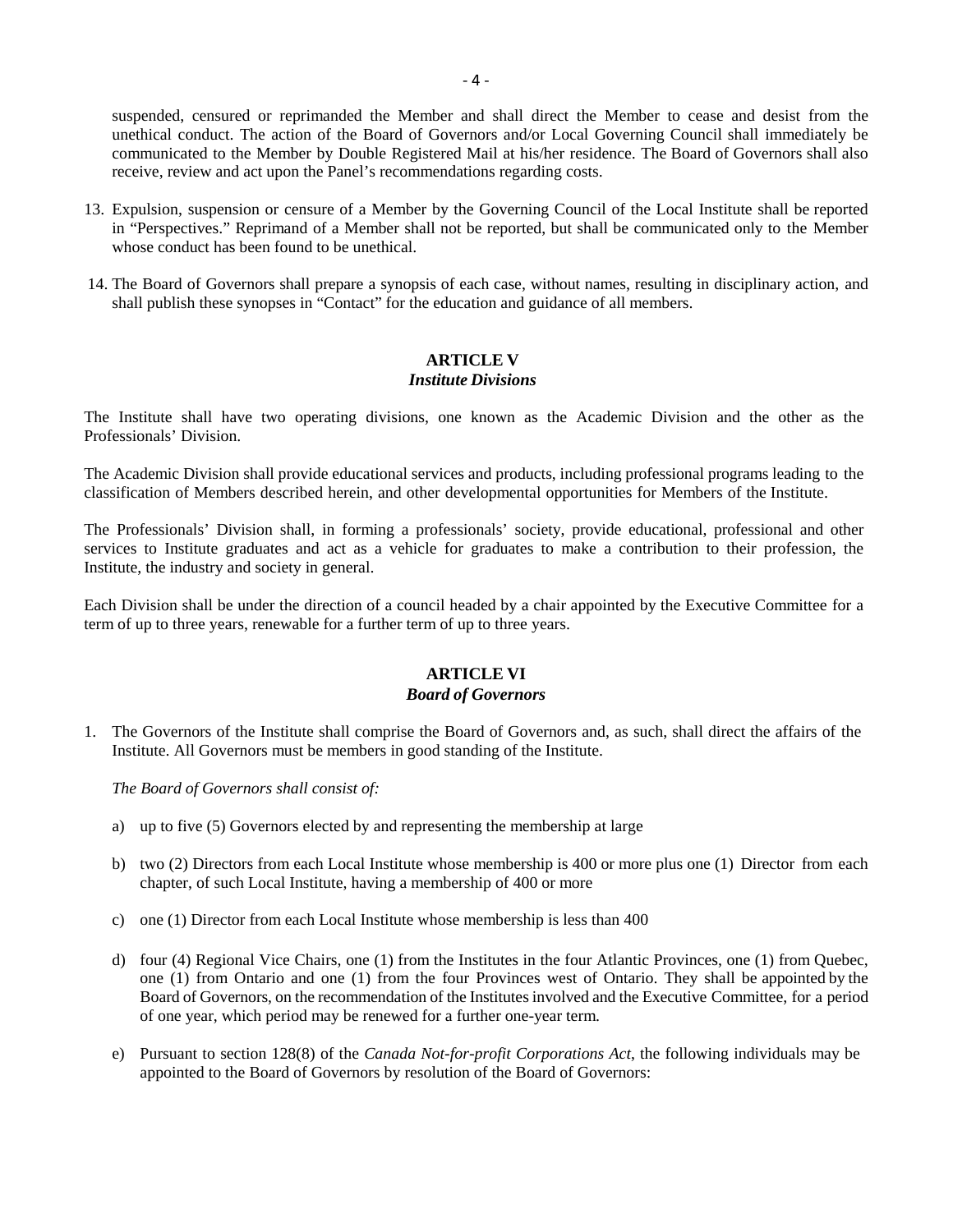- The Immediate Past Chair of the Institute; and
- The Chairs of the Academic and the Professionals' Councils.
- f) The President and Chief Executive Officer of the Institute shall not be a member of the Board of Governors, but shall be entitled to attend meetings of the Board of Governors and Committees in order to advise and support the Board of Governors. .

## 2. **Election of Governors and duration of office:**

On or before the first day of July in each year each Local Institute shall elect its Director(s) to serve as Governor(s) of the Institute together with one Alternate Director and shall forthwith notify the Institute.

Each Director of a Local Institute elected a Governor of the Institute shall serve a term of one year from July 1<sup>st</sup> or until the date of election of a successor and shall be eligible for re-election to a maximum consecutive term of five years, unless elected as an Officer, or appointed as a Regional Vice Chair or as a Chair of a Divisional Council.

The Alternate Director elected by a Local Institute shall attend meetings of the Board of Governors only in the event that one of the elected Governors from that Local Institute cannot attend and the Alternate Director, but the Alternate Director shall not have the power to vote, but will be able to speak at such meetings.

Should a vacancy occur during the year, the Board of Governors may elect a qualified member of the Institute to fill the vacant position for the unexpired term.

## 3. **Nomination and Election of those Governors elected by the Members of the Institute at Large:**

- a) Not less than sixty (60) days prior to the date of the Annual Meeting the Executive Committee shall prepare a slate of Members they recommend to be nominated as Governors for the ensuing year and to report said slate in writing to the Board of Governors not less than forty (40) days prior to the date of the Annual Meeting. The names of those Members appearing on such slate shall be posted in a conspicuous place in the office of the Institute not less than thirty (30) days prior to the date of the Annual Meeting. The Board of Governors shall arrange for the nomination at such meeting of those so posted.
- b) Other nominations of Members to be Governors may be made if submitted in writing to the Executive Officer at least fifteen (15) days prior to the date of the Annual Meeting. Any such nomination must be signed by at least twenty five (25) Members and be accompanied by the consent in writing of the person nominated. A list of such other nominations shall be posted in a conspicuous place in the office of the Institute at least ten (10) days prior to the date of the Annual Meeting.
- c) In the event of the number of nominations exceeding the number of Governors to be elected, then a ballot shall take place at the Annual Meeting. Printed or typed ballots recording the names so posted in the office of the Institute shall be prepared and available for this purpose.

Two (2) scrutineers shall be appointed by the Annual Meeting prior to the ballot. Immediately after the closing of the ballot by the Chair, the scrutineers shall count the votes and certify to the Chair over their signatures the result of such count. The Chair shall then declare to the meeting the names of those duly elected to be Governors and shall destroy the ballots.

- d) As required by section 128(3) of the *Canada Not-for-profit Corporations Act*, the Members of the Institute shall pass an ordinary resolution confirming the election of the Board of Governors.
- e) Each Governor elected by the Members of the Institute at Large shall serve a term of one year from the date of the Annual Meeting or for a shorter term if a successor is elected. A Governor shall be eligible for re-election.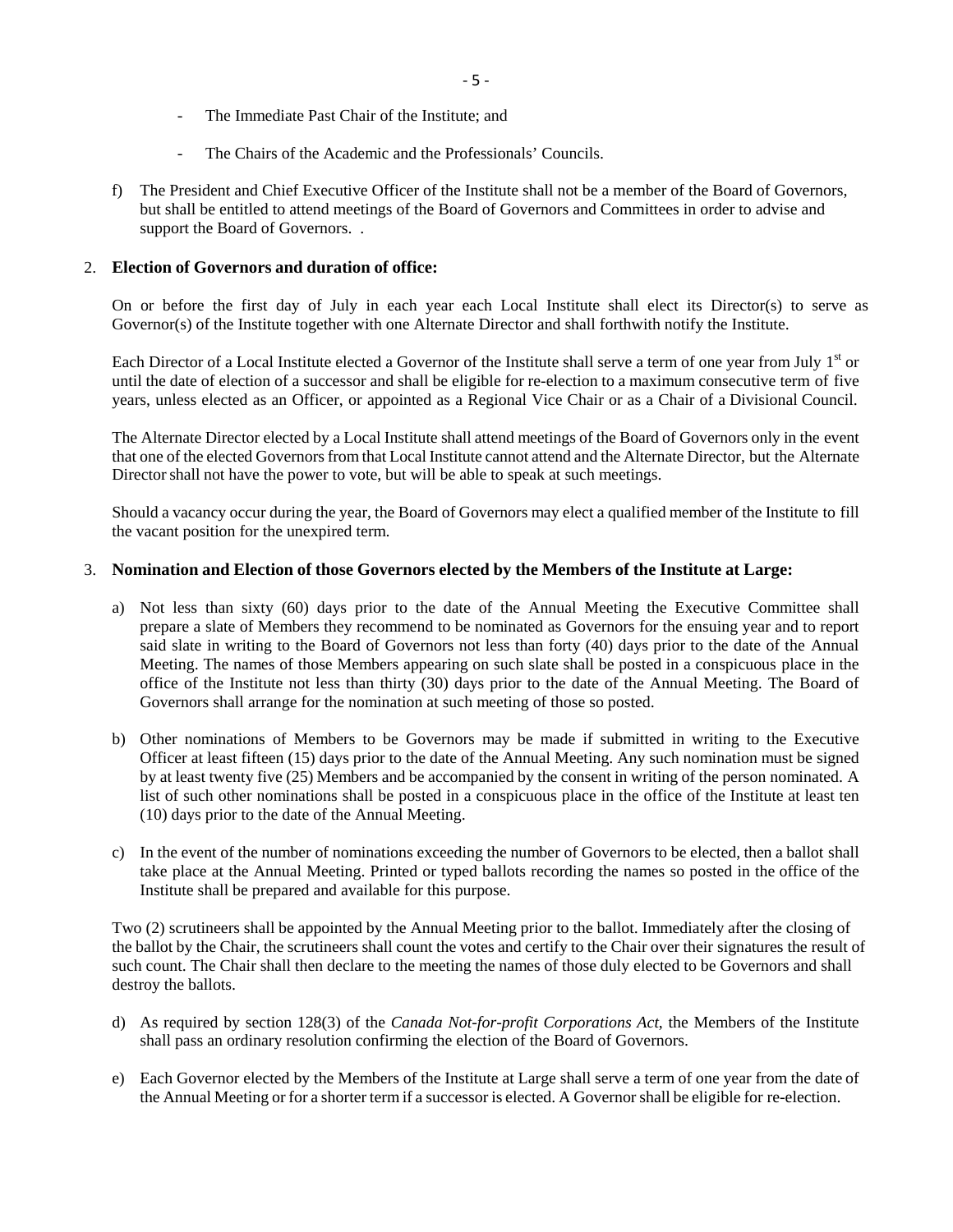#### 4. **Removal of Governors:**

A Governor may be removed from the Board of Governors by ordinary resolution of the Members, or in the case of a Governor elected by a Local Institute, an ordinary resolution of the Members of the Local Institute in question. A Governor removed from office shall be replaced by election or appointment in the same manner as the Director being replaced.

## 5. **Remuneration of Governors and Officers:**

No Governor or Officer shall receive any remuneration for duties performed on behalf of the Institute, with the exception of the Executive Officer. Governors and Officers may be reimbursed for reasonable expenses incurred while performing such duties.

## 6. **Duties and powers of the Board of Governors:**

- a) The Board of Governors shall administer the affairs of the Institute and make or cause to be made for the Institute any contract which the Institute may lawfully enter into, and in general may do all things which the Institute may do, save where By-Laws provide otherwise.
- b) The Board of Governors shall determine the amount of the subsidy that shall be paid to Local Institutes as contribution towards the expenditures of such Local Institutes and may authorize further contributions in special cases. As consideration for these contributions, Local Institutes shall refrain from seeking subscriptions and donations from national subscribers.
- c) The expenses of the Institute shall, insofar as possible, be met by funds secured by subscriptions from national subscribers on an equitable basis and by fees of members. The Board of Governors shall determine the amount of subscriptions to be solicited from national subscribers.
- d) The Board of Governors shall elect members and others to the categories of membership herein described and shall also have the authority to expel, suspend, censure or reprimand Members.
- e) The Board of Governors may fix the fees payable by Members, subject to approval at an Annual or Special Meeting.
- f) The Board of Governors, by resolution, may delegate any of its powers to councils and committees consisting of such Member or Members of their body as they think fit, and a council or committee so formed shall, in the exercise of its powers so delegated, conform to any regulations that may be imposed on it by the Board of Governors.
- g) The Board of Governors shall annually elect an Executive Committee, which shall be the senior decisionmaking body of the Institute and be empowered to act on behalf of and with full authority of the Board of Governors except that it shall not have the powers to amend or repeal any resolution of the entire Board.

The Executive Committee may delegate any of its responsibilities to committees which shall report to it.

The Executive Committee shall meet at least twice per year and report annually on its activities to the Board of Governors.

The Executive Committee shall consist of:

up to five officers representing the membership at large

the Immediate Past Chair of the Board of Governors (ex-officio) the four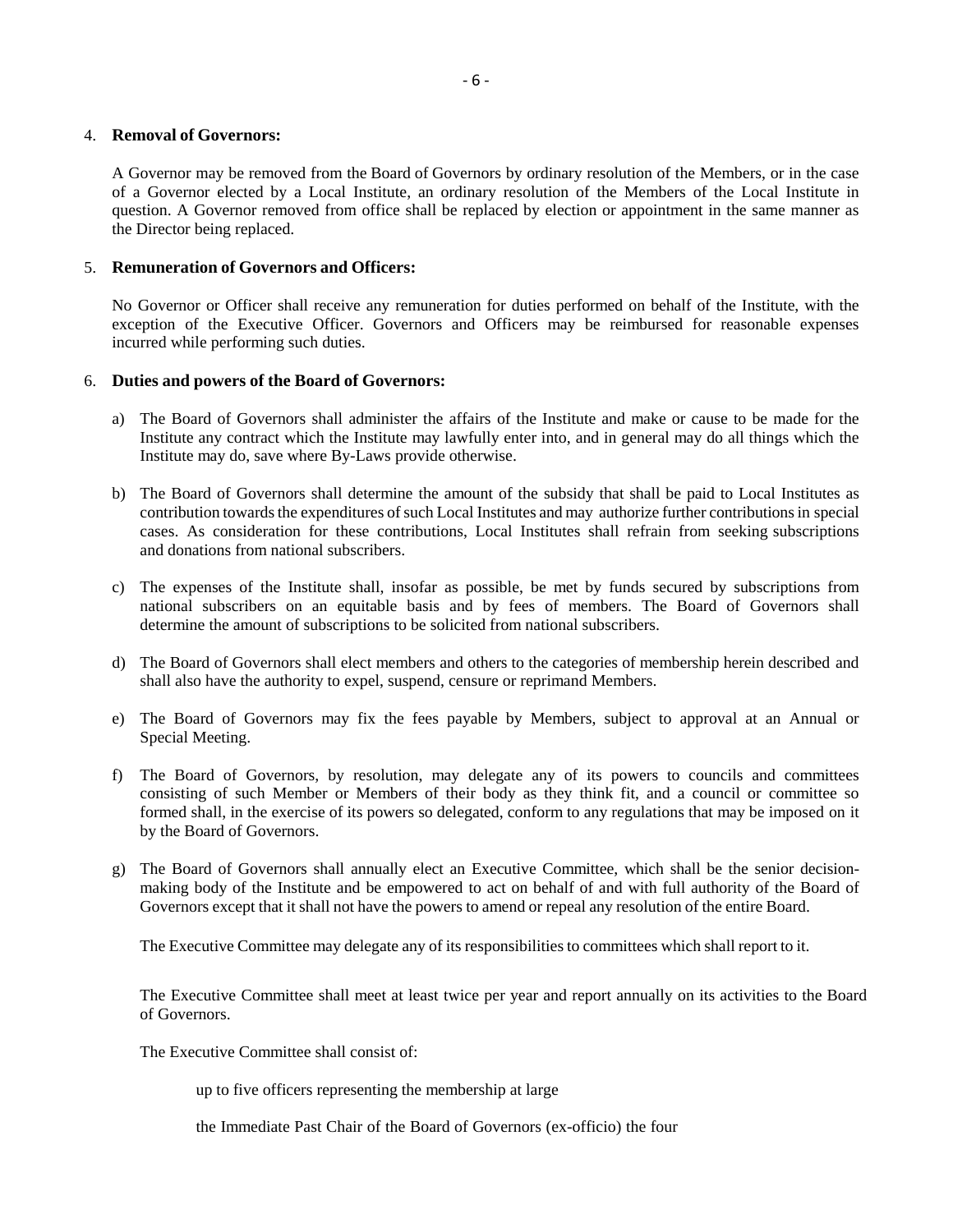Regional Vice-Chairs

the two Chairs of the Divisional Councils (ex-officio)

the President & C.E.O. (ex-officio)

The Chair of the Executive Committee shall be the Deputy Chair of the Board of Governors.

## 7. **Duties and powers of Regional Vice Chairs and Council Chairs:**

a) *The Regional Vice Chairs:*

It shall be the duty of the Regional Vice Chairs to maintain contact and communication with the Institutes and Chapters they represent on the Board of Governors. They shall chair the meetings of regional Institutes and perform such other duties as may be delegated by the Chair or the Board of Governors.

b) *The Council Chairs:*

It shall be the duty of the Council Chairs to invite qualified members to form councils representative of the membership. They shall chair the meetings of their councils and perform such other duties as may be delegated by the Chair or Board of Governors.

# **ARTICLE VII** *Officers*

There shall be up to five elected Officers of the Institute and they shall be the Governors representing the membership at large. From among their number, the Board of Governors shall elect a Chair, a Deputy Chair and a Vice Chair at its first meeting after each Annual Meeting of the Institute.

## 1. **Duties and powers of Officers:**

*a) The Chair of the Board*

It shall be the duty of the Chair to perform such duties as may be delegated by the Board of Governors and the Executive Committee; to call all meetings of the Institute in accordance with the Constitution and By- Laws, and to preside at those at which he/she may be present; to act as a member of all Councils and Committees, with power to vote.

*b) The Deputy Chair of the Board:*

It shall be the duty of the Deputy Chair to perform such duties as may be delegated by the Chair or Board of Governors. In the event of the inability of the Chair to perform his/her duties, the Deputy Chair

will exercise the duties and powers of the Chair. He/she shall act as Chair of the Executive Committee and be a member of the Councils and all Committees, with power to vote.

*c) Vice Chair and Other Officers representing the Membership at Large*

It shall be the duty of the Vice Chair and of the other officers representing the Membership at Large to be members of the Executive Committee and perform such other duties as may be delegated by the Chair or the Board of Governors.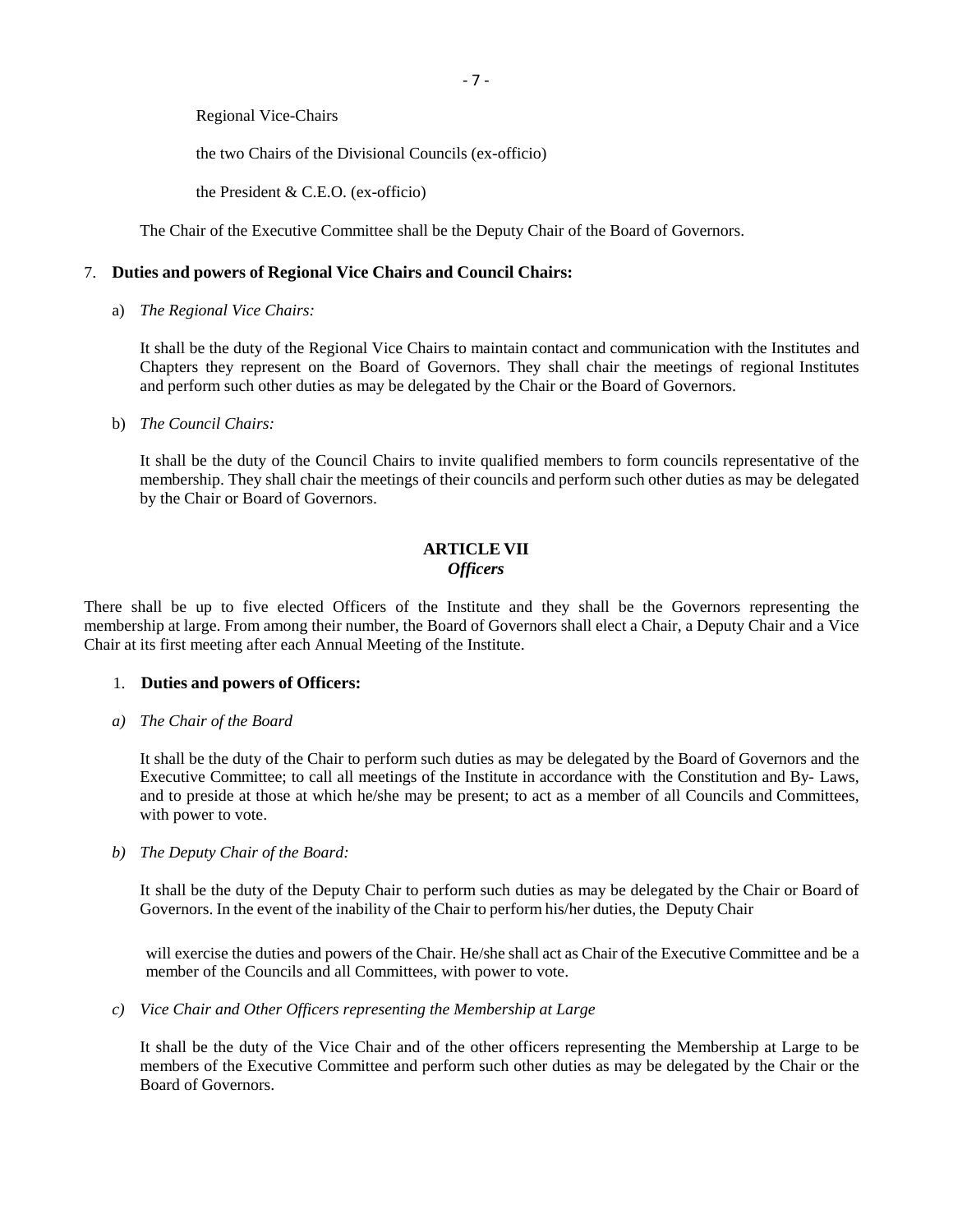## 2. **Duration of office:**

An Officer of the Institute shall serve for a term of one (1) year or until his successor is elected but shall be eligible for re-election. Should a vacancy occur during the year, the Board of Governors may elect a qualified member to fill the vacant office for the unexpired term.

## 3. **Executive Officer:**

A President and Chief Executive Officer shall be appointed by the Executive Committee to administer the affairs of the Institute in accordance with duties and powers granted by the Board of Governors.

## 4. **Removal of Officers:**

The Board of Governors shall have power to remove any Officer from Office at any time, other than the Executive Officer, and to elect a Member of the Board of Governors as successor. The Executive Committee shall have the authority to remove the Executive Officer from office, if so required.

# **ARTICLE IIX** *Meetings of the Institute*

## 1. **Annual Meeting:**

The Annual Meeting shall be held on or before October 31st in each year at such date and at such place as may be determined by the Board of Governors.

Notification of the time and place of the Annual Meeting shall be given to each Member entitled to vote at the meeting by mail, courier or personal delivery, during a period of 21 to 60 days before the time fixed for the meeting, or by telephonic, electronic or other communication facility, during a period of 21 to 35 days before the time fixed for the meeting.

Any Member desiring to place any matter on the agenda for consideration at an Annual Meeting shall furnish the Executive Officer of the Institute, in writing not later than 20 days before the date of the meeting, full particulars of the matter or matters to be placed on the Agenda.

Agenda of the Annual Meeting shall be given to each Local Institute at least 10 days before the time fixed for the meeting.

At the Annual Meeting of the Institute the order of business shall be:

- 1. Notice Calling Meeting; Roll Call
- 2. Reading of Minutes
- 3. Reports of Officers, Councils, Committees
- 4. Annual Financial Statements and Auditors' Report
- 5. Approval of Acts of Governors
- 6. Elections
- 7. Appointment of Auditors and the determination of their fees
- 8. Such other business as may properly be brought before the meeting
- 9. Termination

All Resolutions shall be presented in writing and shall be read to the meeting by the Secretary of the meeting.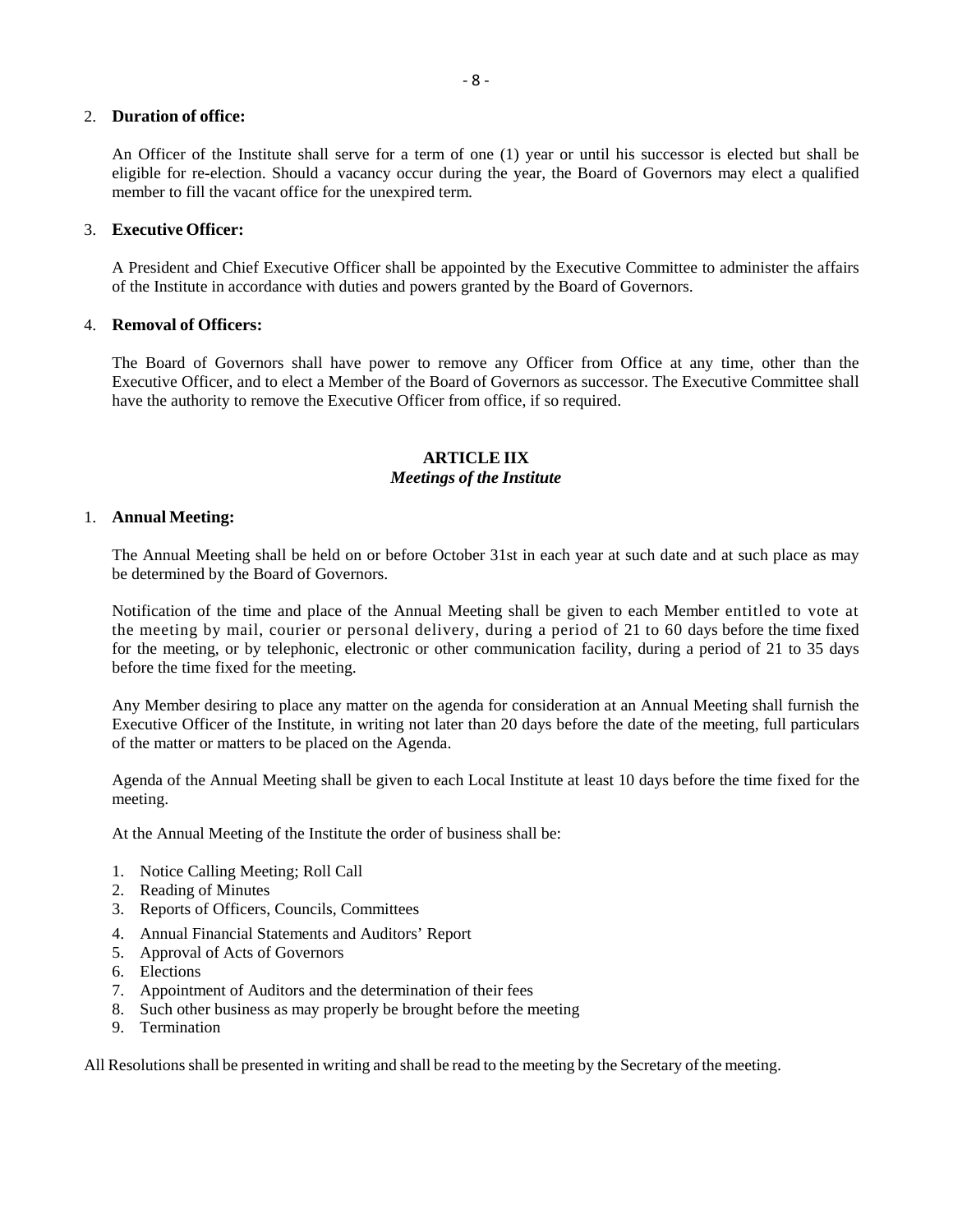## 2. **Special Meetings:**

Special Meetings may be called by the Chair of the Board upon his/her own initiative and shall be called by the Chair upon written request of the Board of Governors, for such time and place as may be designated by it in the request. A Special Meeting shall also be called by the Chair upon the written request of the Presidents of three (3) or more Local Institutes, or on the written request of one hundred (100) Members, such request to state the object for which the meeting is to be called.

Notice and Agenda of any Special Meeting shall be given to each Member entitled to vote at the meeting by mail, courier or personal delivery, during a period of 21 to 60 days before the time fixed for the meeting, or by telephonic, electronic or other communication facility, during a period of 21 to 35 days before the time fixed for the meeting.

#### 3. **Errors or omissions in notice:**

Inadvertent error or omission in giving notice of any Annual or Special Meeting or any such adjourned meeting, shall not invalidate such meeting or make void any proceedings taken thereat.

#### 4. **Business which may be considered:**

No business shall be considered at an Annual Meeting or Special Meeting except such as is specified on the agenda; but upon a resolution passed by a majority of the votes cast at the meeting other new matters may be introduced and referred to the Board of Governors or a Council or Committee for consideration, to be reported on and considered at the next meeting.

## **ARTICLE IX** *Meetings of the Board of Governors*

## 1. **Date and Place:**

The Board of Governors shall hold meetings at such places and on such dates as it may determine. The Board of Governors shall also meet upon request of fifteen (15) members thereof or at the call of the Chair of the Board.

## 2. **Notices of Meetings:**

A Notice of Meeting, together with an agenda for such meeting, shall be sent by mail or electronic means at least fourteen (14) days before the date fixed for the meeting to each Member of the Board of Governors. However, in the event that enactment, amendment, revision, repeal or re-enactment of any General By-Law is to be considered by any such meeting, notice of such meeting shall be mailed at least thirty (30) days before the date fixed for the meeting.

#### 3. **Business which may be considered:**

At meetings of the Board of Governors no business shall be considered except such as is specified on the agenda and such other matters as may be brought before the meeting with consent of a majority of the Members present.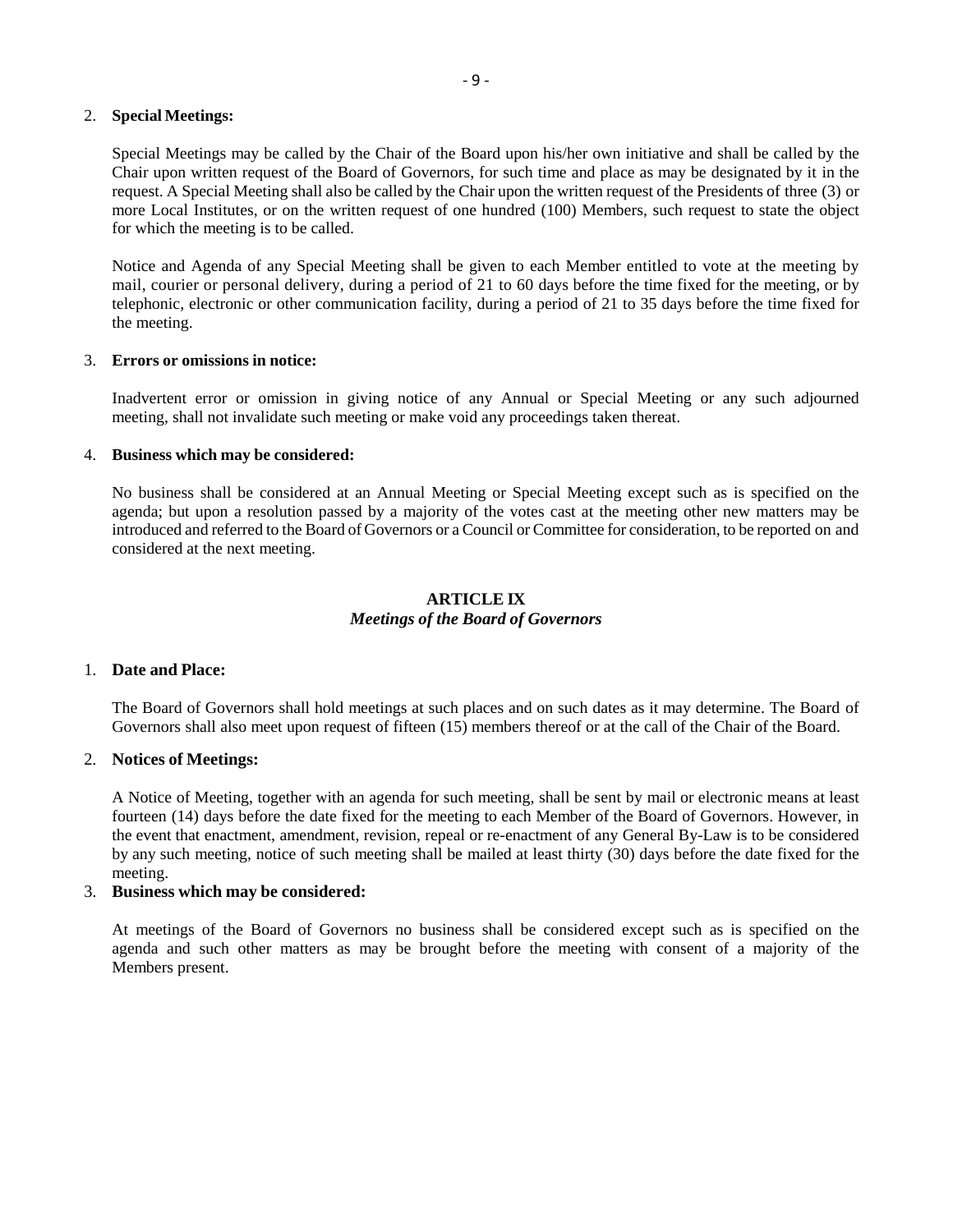# **ARTICLE X** *Quorum and Voting*

#### 1. **Quorum:**

At meetings of the Institute twenty (20) members representing a majority of existing Local Institutes shall constitute a quorum.

At meetings of the Board of Governors twenty (20) members representing a majority of existing Local Institutes shall constitute a quorum.

At meetings of any Council or Committee, a majority of the respective members thereof shall constitute a quorum.

#### 2. **Voting:**

- a) At all meetings of the Institute each Member shall have one (1) vote.
- b) At all meetings of the Institute the voting shall be by show of hands, except upon demand of a Member made before a vote is taken, when the individual votes shall be recorded.
- c) If the result of a vote be a tie, the Chair shall have a second or casting vote.
- d) Except as elsewhere provided, in order to adopt any motion at meetings of the Institute, Board of Governors, Councils or Committees a majority of the votes cast shall be necessary and the total of votes cast must be at least equal to the number necessary to form a quorum.

#### 3. **Reconsideration:**

Reconsideration of any motion adopted at any meeting may be authorized later at the same meeting by a majority vote of those present, but no modification shall be passed, nor shall the first decision be rescinded, unless such modification or rescission be carried by a two-thirds (2/3) vote of the Members present, and provided the total votes cast shall not be less than the total votes cast upon the original motion. A motion can be reconsidered only once at any meeting.

# **ARTICLE XI**

# *Minutes*

Minutes of the Annual Meeting and any Special Meeting of the Institute and all Board of Governors Meetings shall be kept by the Executive Officer of the Institute. A copy of all such Minutes shall be sent to all Members of the Board of Governors and to each Local Institute.

Minutes of all Executive Committee Meetings shall also be kept by the Executive Officer of the Institute and a copy of all such Minutes shall be sent to all Members of the Executive Committee.

## **ARTICLE XII**

#### *Protection and Indemnity of Governors and Officers*

1. No Governor or Officer of the Institute shall be liable for the acts, neglects or defaults of any other Governor or Officer, or for joining in any receipts or other act for conformity, or for any loss or expense happening to the Institute through the insufficiency or deficiency of title to any property acquired by order of the Board of Governors for or on behalf of the Institute, or for insufficiency or deficiency of any security in or upon which any of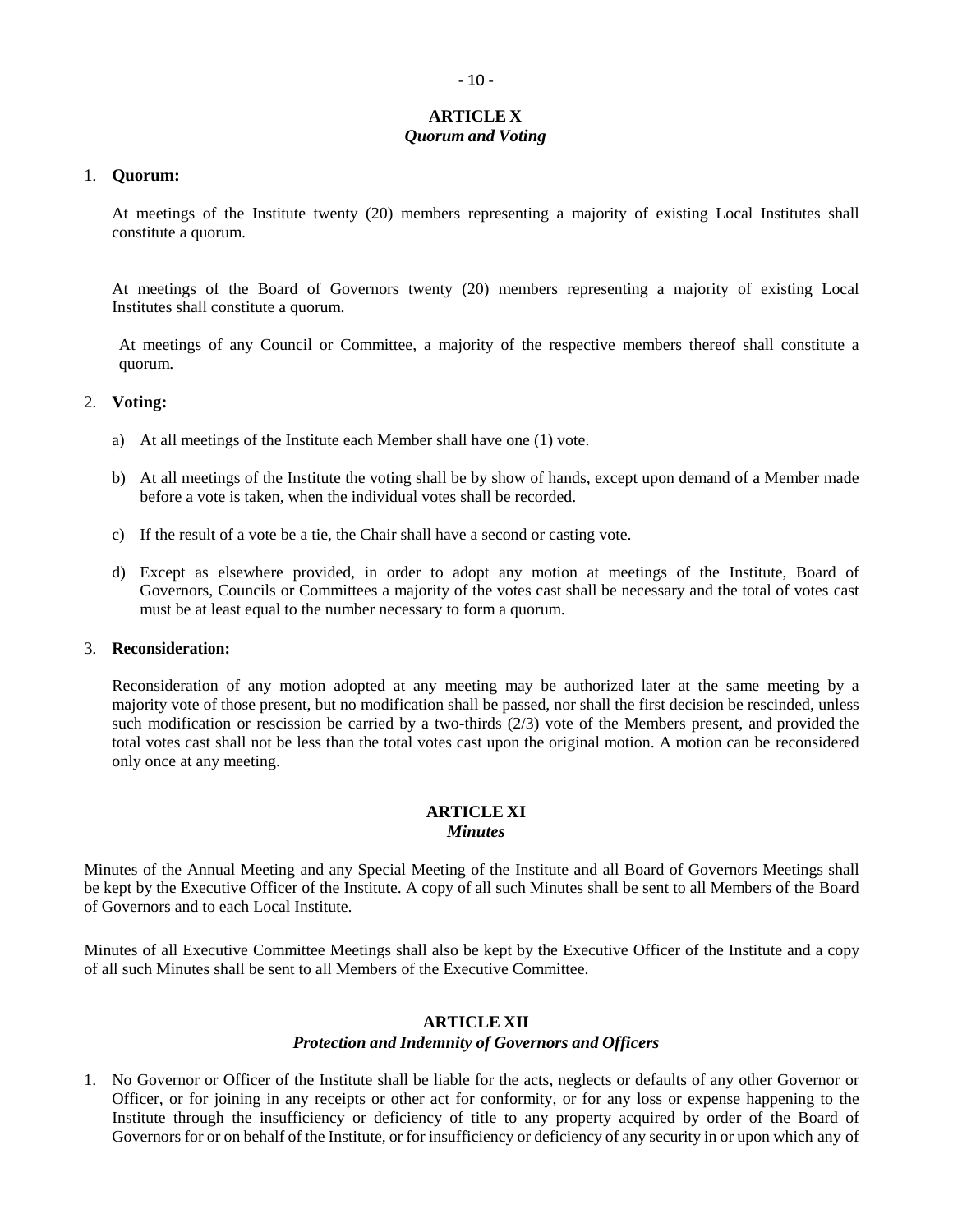the moneys of the Institute shall be invested, or for any loss or damage arising from the bankruptcy, insolvency or tortious acts of any person with whom any of the moneys, securities or effects of the Institute shall be deposited or for any loss occasioned by any error of judgement or oversight on his part, or for any other loss, damage or misfortune whatever which shall happen in the execution of the duties of his office or in relation thereto unless the same shall happen through his own dishonesty.

- 2. Every Governor or Officer of the Institute and their heirs, executors and administrators, and estate and effects respectively, shall from time to time and at all times, be indemnified and saved harmless out of the funds of the Institute, from and against:
	- a) all costs, charges, expenses and amount of judgement whatsoever which such Governor or Officer sustains or incurs in or about any action, suit or proceeding which is brought, commenced or prosecuted against him/her, for or in respect of any act, deed, matter or thing whatsoever, made, done, or permitted by him/her, in or about the execution of the duties of his/her office; and
	- b) all other cost, charges and expenses that he/she sustains or incurs in or about or in relation to the affairs thereof; except such costs, charges or expenses as are occasioned by his/her own wilful neglect or default.

## **ARTICLE XIII** *General Provisions*

#### 1. **Fiscal Year:**

The fiscal year of the Institute shall begin on the first day of August and end on the thirty-first day of July immediately following.

#### 2. **Accounts and audits:**

The accounts of the Institute, including the balance sheet and general statement of revenue and expenditure in conformity with the provisions of the *Canada Not-for-profit Corporations Act*, shall, prior to each Annual Meeting to which they are to be submitted, be audited by an Auditor who shall be appointed by the Members at the preceding Annual Meeting.

# 3. **Banking:**

The banking business of the Institute, or any part thereof, shall be transacted with such chartered bank of Canada, trust company or any other firm or corporation carrying on a banking business as the Board of Governors may designate, appoint, or authorize from time to time by resolution and all such banking business, or any part thereof, shall be transacted on the Institute's behalf by such one or more officers and/or other persons as the Board of Governors may designate, direct or authorize from time to time by resolution and to the extent therein provided, including, but without restricting the generality of the foregoing, the operation of the Institute's accounts, the making, signing, drawing, accepting, endorsing, negotiating, lodging, depositing or transferring of any cheques, promissory notes, drafts, acceptance, bills of exchange and orders for the payment of money; the giving of receipts for and orders relating to any property of the Institute; the execution of any agreement relating to any such banking business and defining the rights and powers of the parties thereto; and the authorizing of any officer or such banker to do any act or thing on the Institute's behalf to facilitate such banking business.

#### 4. **Execution of documents:**

Deed, Transfers, Assignments, Contracts, Obligations, or any other document requiring execution on behalf of the Institute shall be signed by an Officer and countersigned by the Executive Officer of the Institute. However, the Board of Governors may at any time and from time to time direct the manner in which and the person or persons by whom any particular document or class of documents may or shall be signed.